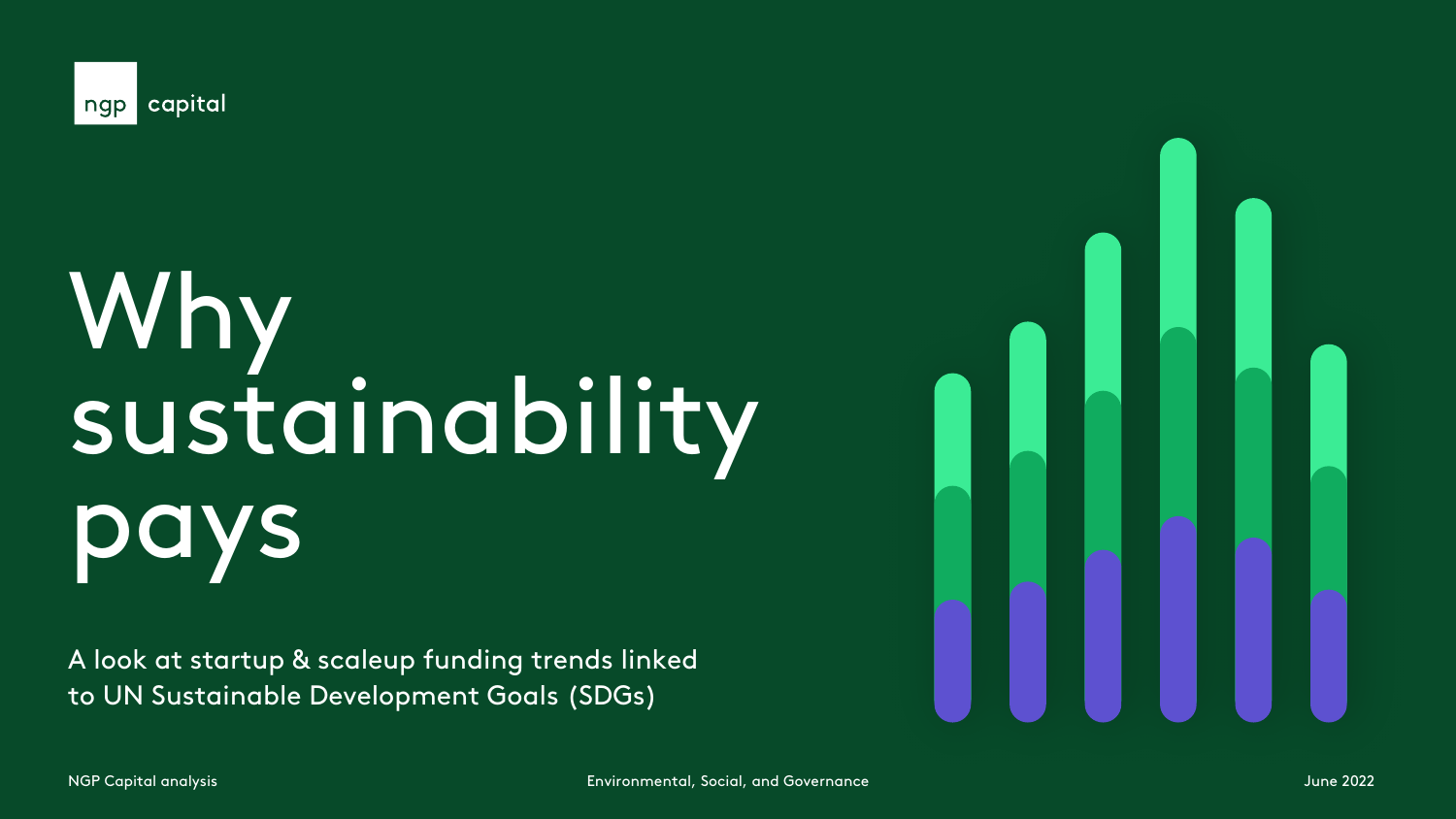# Executive summary

The topic of environmental, social and governance (ESG) within venture capital has gained a significant momentum over the last couple of years. Driven by a range of external and internal factors as well as shifting global attitudes, this report will look at the impact the ESG movement has had on the fundraising landscape.

To achieve this, we analysed over 2,292 companies, and measured their ability to raise funds, based on their relevance to UN Sustainable Development Goals (SDGs) which is a broader framework within ESG.

We highlight the most commonly cited Sustainable Development Goals (SDGs) and the technologies and geographies driving record global investments.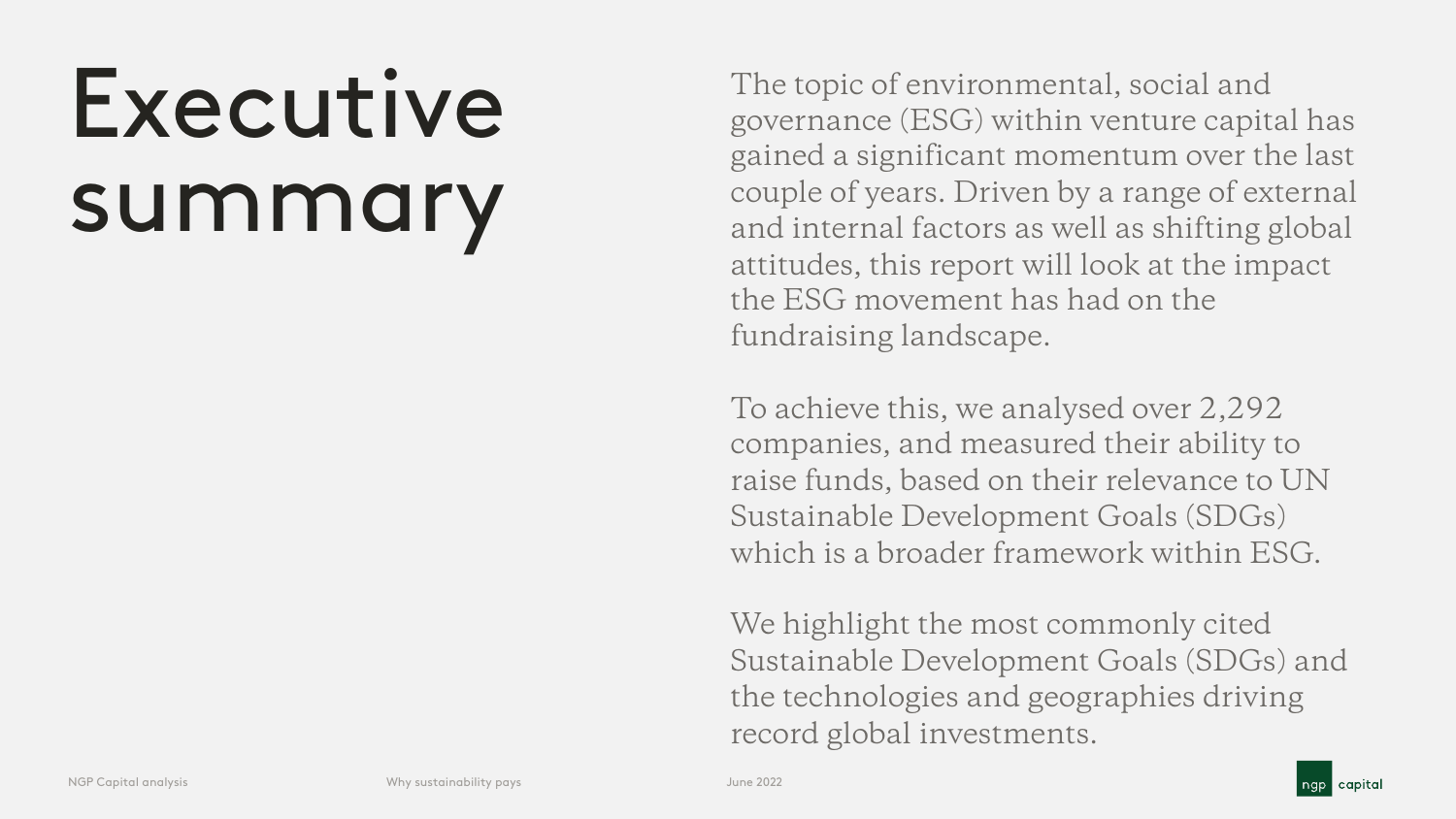Taking an in-depth look at the venture



companies, and measured their ability to raise funds, based on their relevance to UN

### Key findings



The top ten UN Sustainable Development Goals (SDGs) driving ESG innovation and attracting the most investment globally today



European SDG relevant startups are raising more funding than their American counterparts



The best location to start an SDG relevant startup in Europe



SDG relevant startups are more likely to raise Series A funding rounds, but are less likely to exit



SDG relevant startups are less likely to fail than other startups

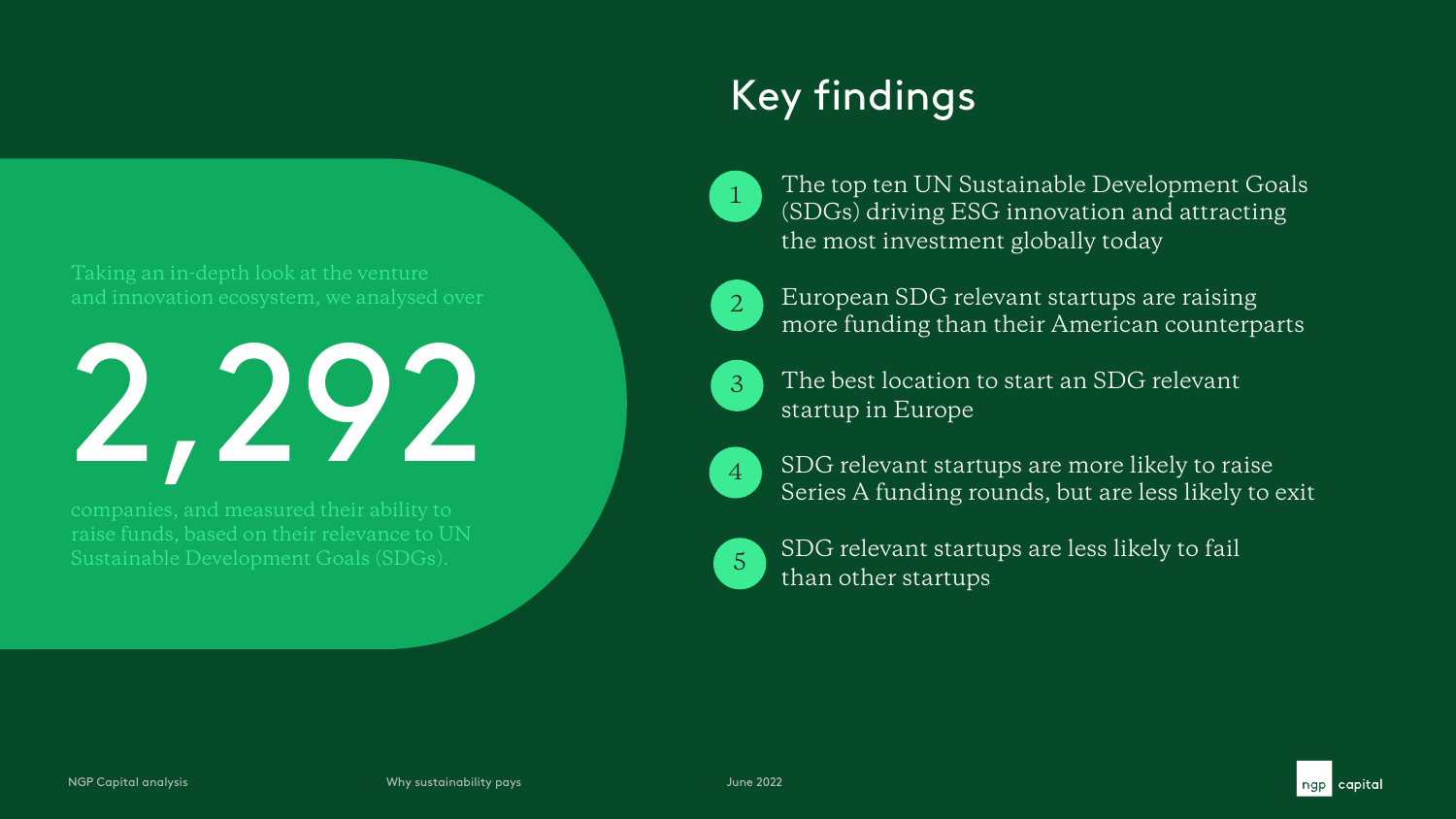### Methodology

In the analysis, we looked at companies ability to raise funds, based on their relevance to UN Sustainable Development Goals (SDGs).

SDGs were adopted by the UN in 2015, and form 17 interlinked goals which have been designed to be a blueprint to create a better and more sustainable future for the World. We chose SDGs as the basis of our analysis as they offer a universal, global standard for measuring and categorising ESGs.

In order to improve comparability of the analysis, we've applied the following filters:



#### About the data in this analysis

The Data source for the SDG relevance of companies has been sourced from Dealroom.co while the fundraising data is based on NGP Capital's data and analytics platform, Q, which scans and combines data from hundreds of different data sources.

It's important to note that the company classification to SDGs is a potential source of bias. We have applied the filters to mitigate possible biases, but some effect might still remain.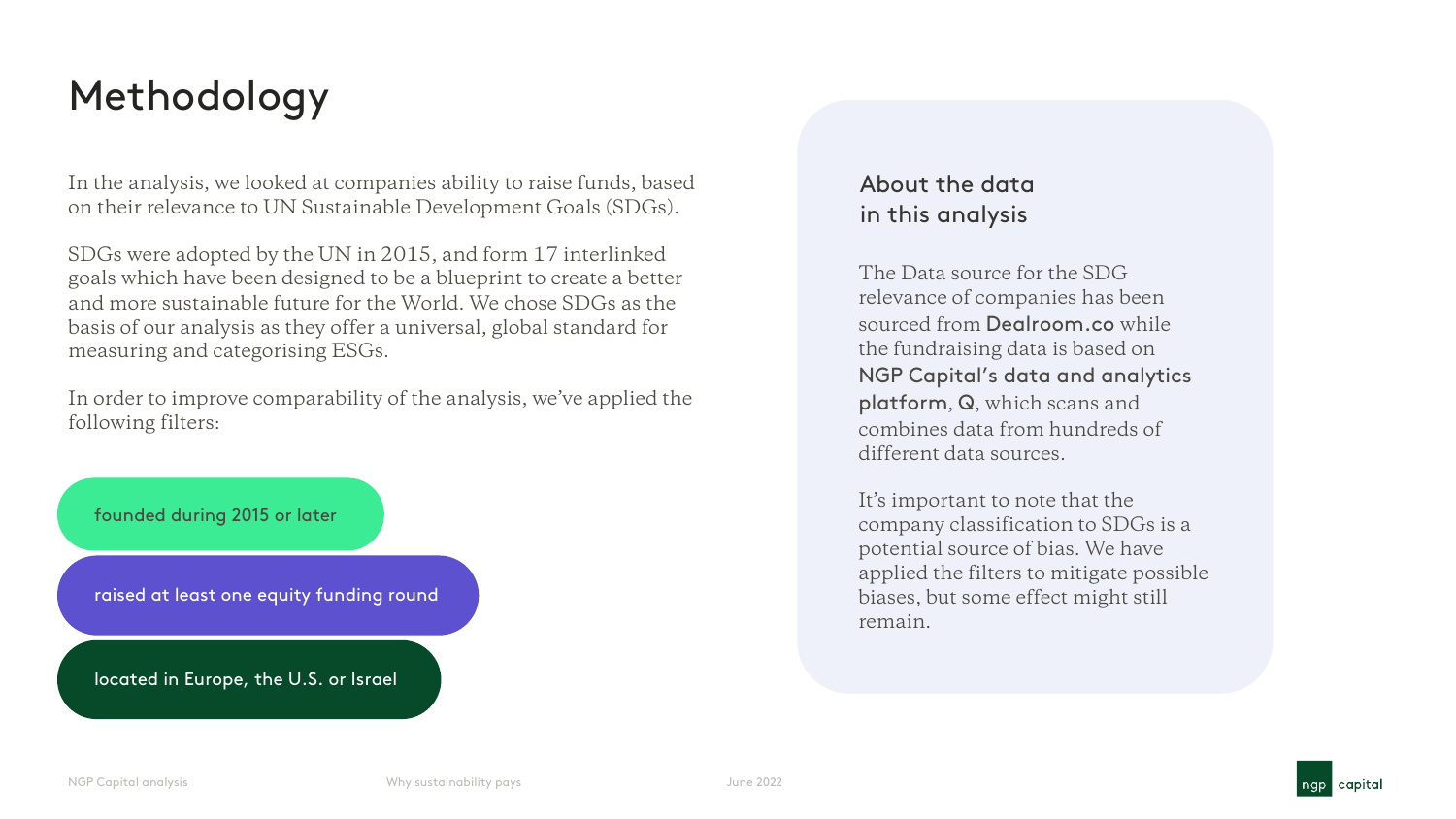#### THE NUMBER OF SDG RELATED COMPANIES IN THE DATASET



# The Top Sustainable Development Goals (SDGs) driving innovation today



Climate Action (SDG #13) is the most common cause or function amongst SDG relevant startups (881 businesses).



Responsible Consumption and Production (SDG #12) is the second most common cause or function (465).



#3

Affordable and Clean Energy (SDG#7) (455) and Good Health and Well-Being (SDG#3) (391) are also popular causes for impact focused founding teams.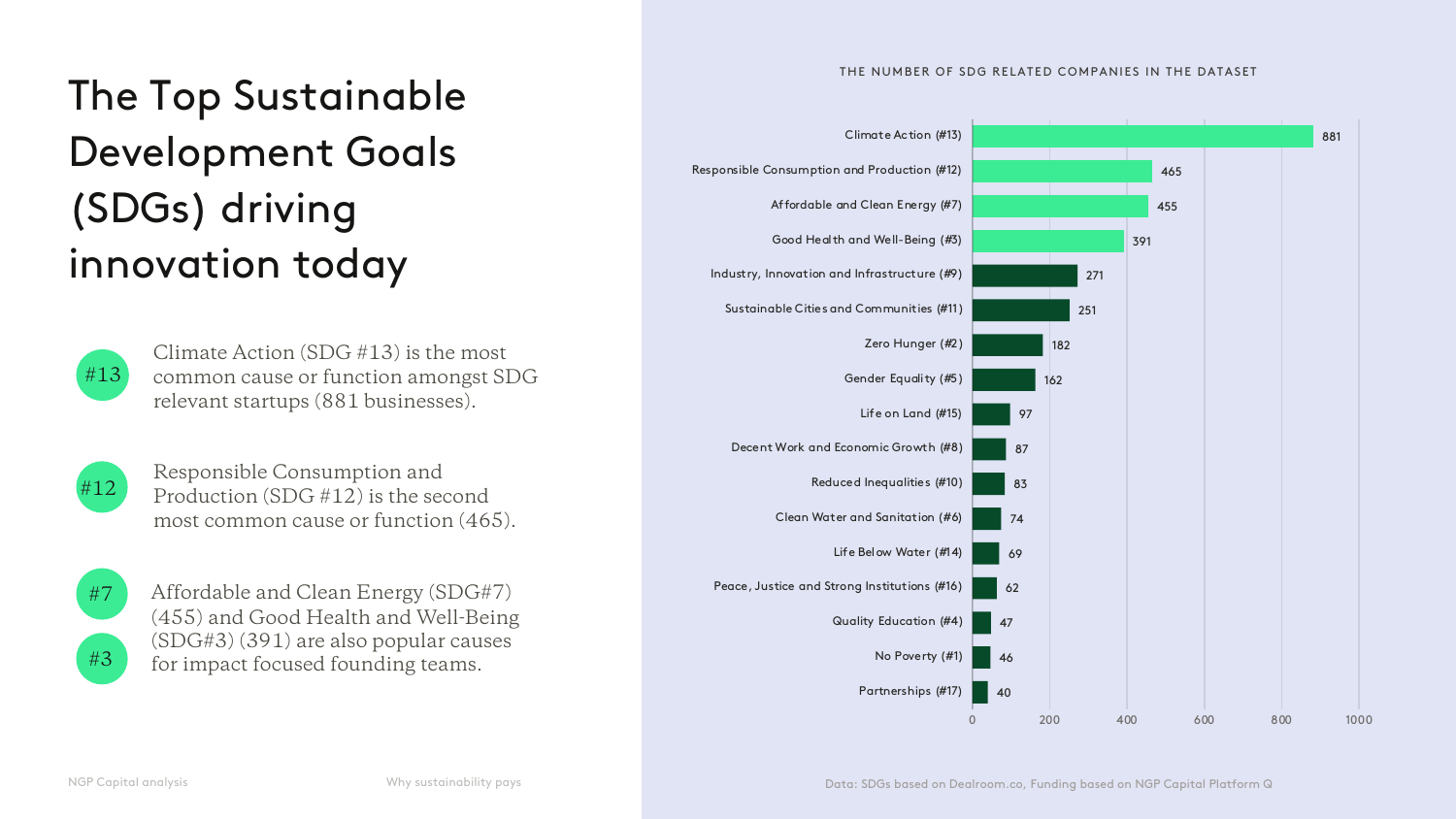# Climate Action and Clean Energy companies received the most funding

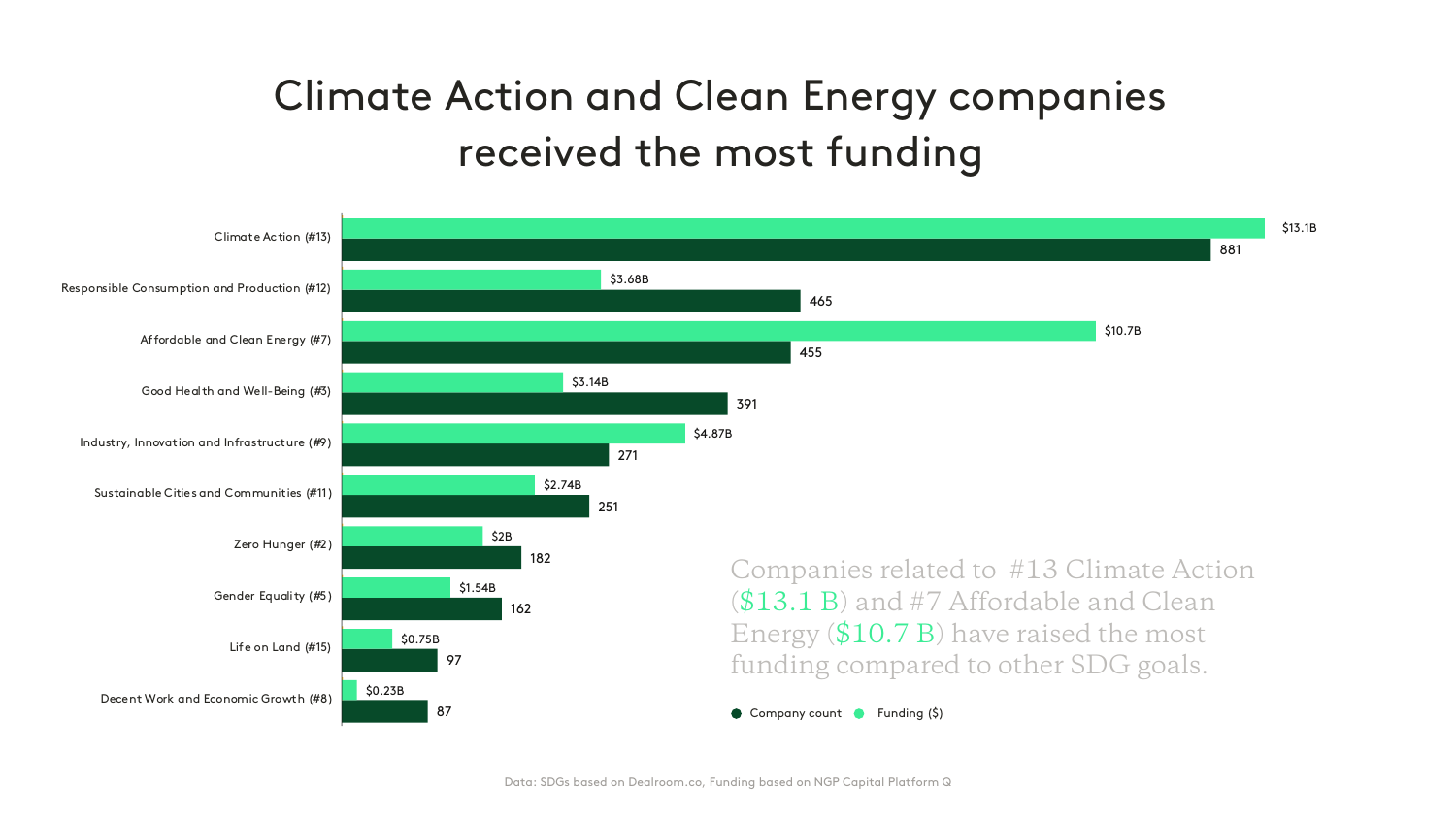

# Funding for SDG relevant companies has doubled since 2020

Between 2015 and 2021, the share of funding for SDG relevant companies has increased from 1.4 % to 8.4%.

In absolute terms, SDG relevant companies founded on or after 2015 raised \$24.2 billion in venture funding in 2021.

Interestingly, the share of SDG relevant funding and the actuals have increased every year in the period, with a massive increase between 2020 and 2021 (from \$10.5B to \$24.2B) aligning with a general increase in VC funding.

Data: SDGs based on Dealroom.co, Funding based on NGP Capital Platform Q

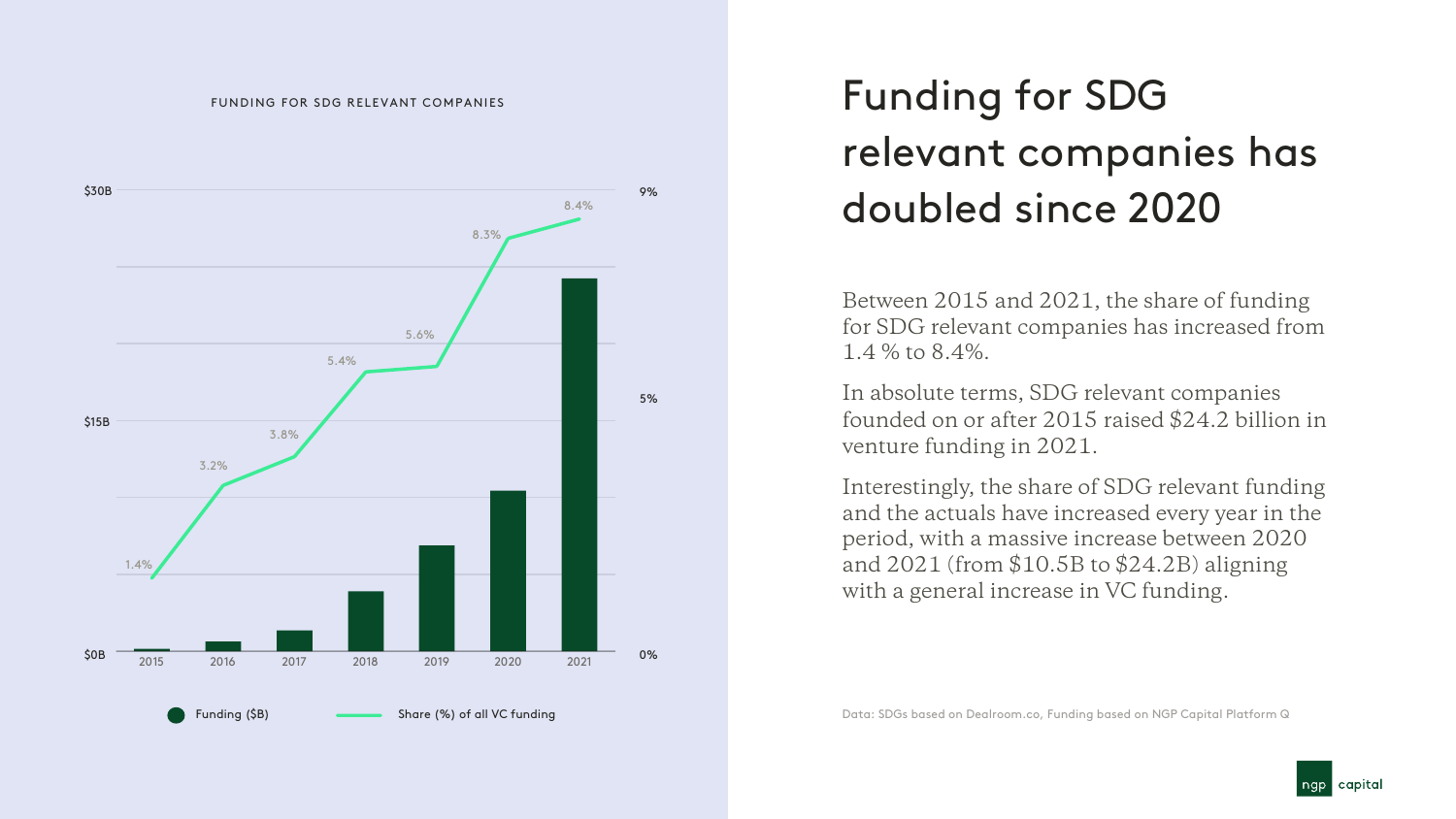# The amount of funding raised by SDG relevant companies is relatively similar between Europe and the U.S.



The total amount of funding raised by SDG relevant companies is relatively similar between the regions,

Both in Europe and the US the share of funding for SDG relevant companies is on a increasing trend for the full period from 2015 to 2021.

16%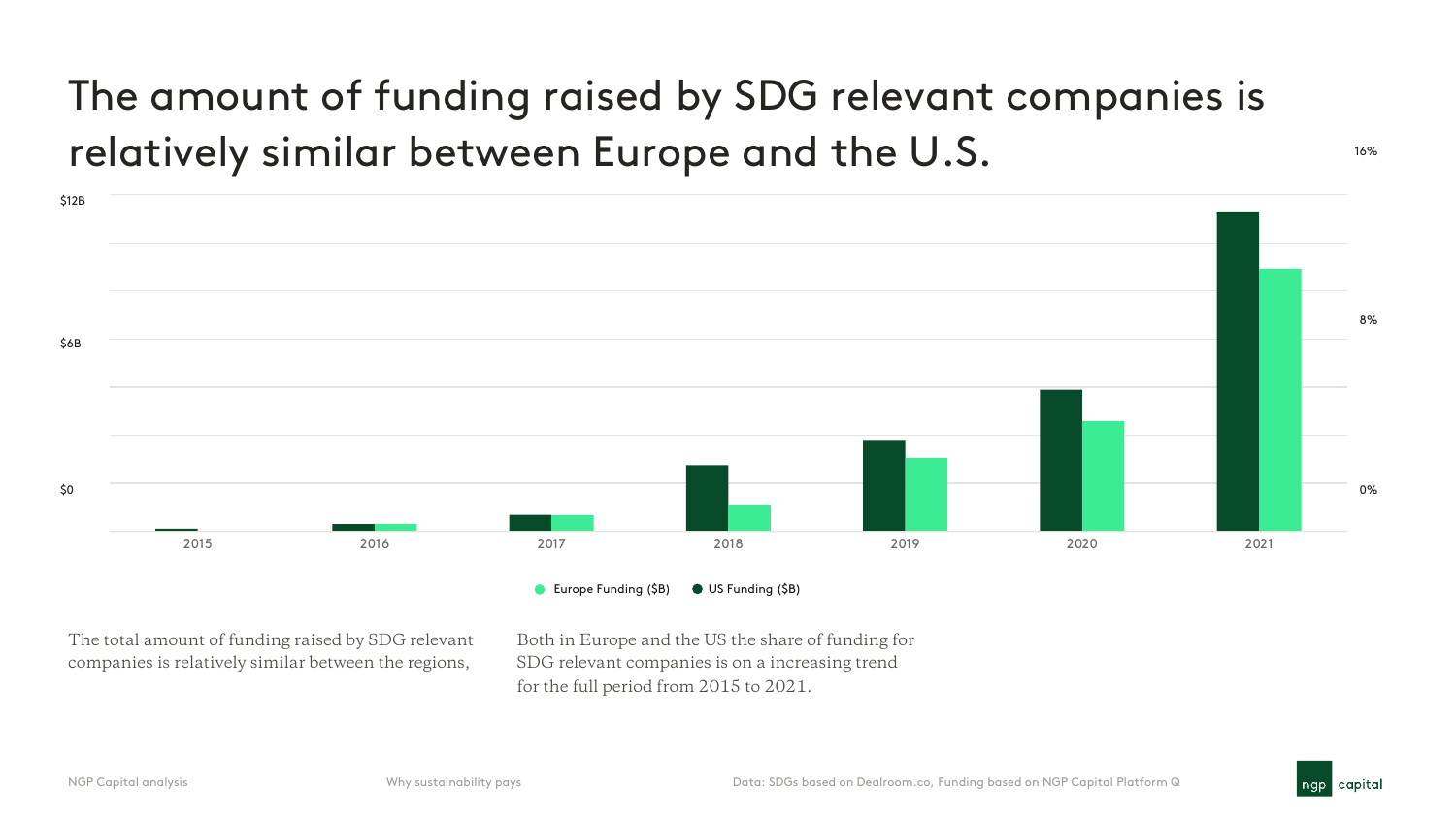# However, Europe is leading the way in terms of share of funding for SDG companies compared to the U.S.



Comparing share of total funding, European SDG companies are raising more funding than their American counterparts.

Both in Europe and the US the share of funding for SDG relevant companies is on a increasing trend for the full period from 2015 to 2021.



16%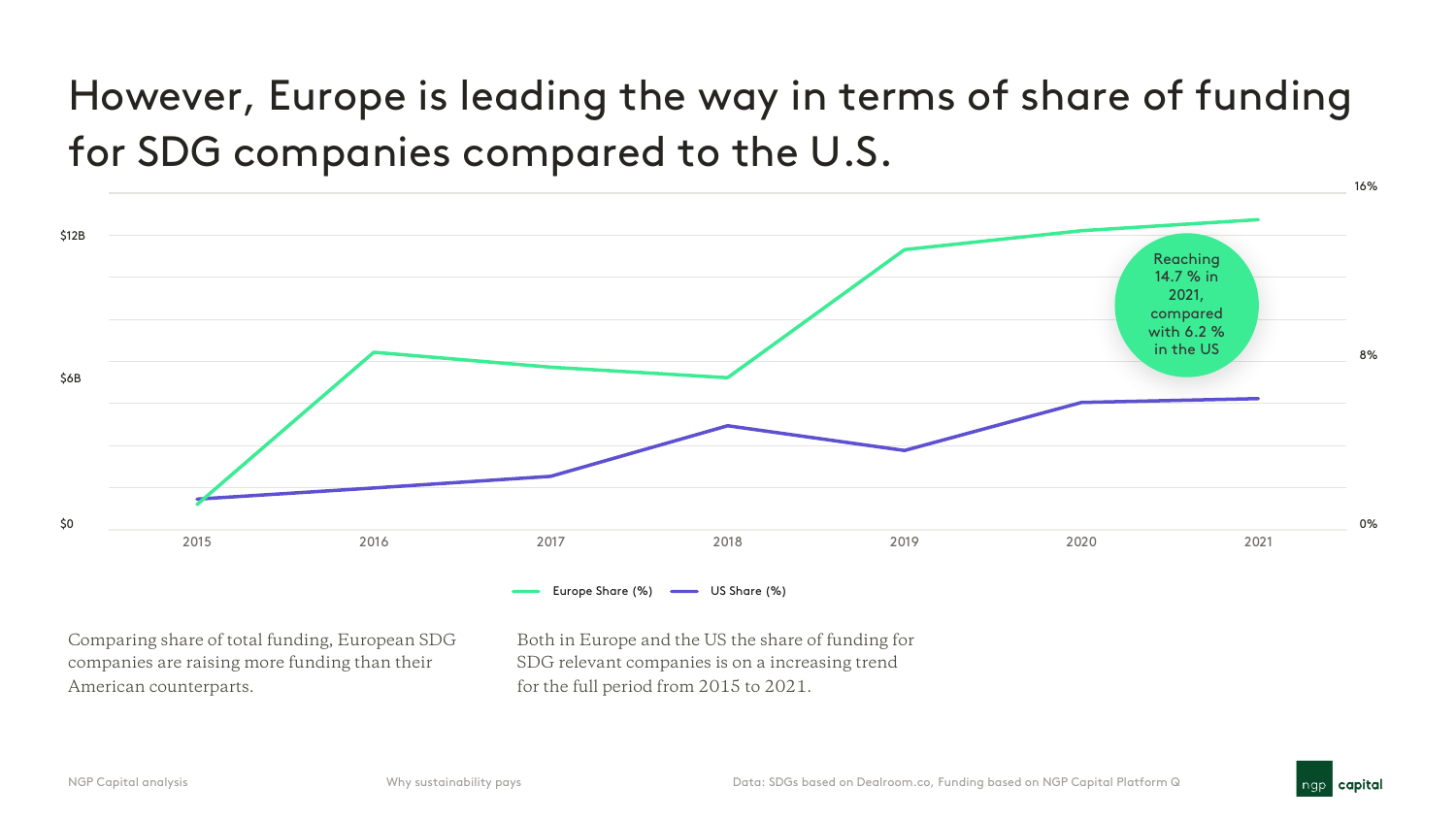#### SDG RELATED FUNDING BY COUNTRY



# Sweden is currently the best place to start an SDG relevant company

Looking at European VC funding data from 2021 on country level, Sweden (\$3.6 B), United Kingdom  $(\$2.4 B)$  and Germany  $(\$2.1 B)$  have the most funding for SDG relevant companies.

Especially notable here is Sweden, led by huge funding rounds of Northvolt (\$2.7B), where a total of 82% of VC funding is raised by SDG relevant companies.

Looking at the largest VC markets, Israel (\$0.7 B, 11% of total) and France (\$0.6 B, 8% of total) have less-than-average funding for SDG relevant companies.

Data: SDGs based on Dealroom.co, Funding based on NGP Capital Platform Q

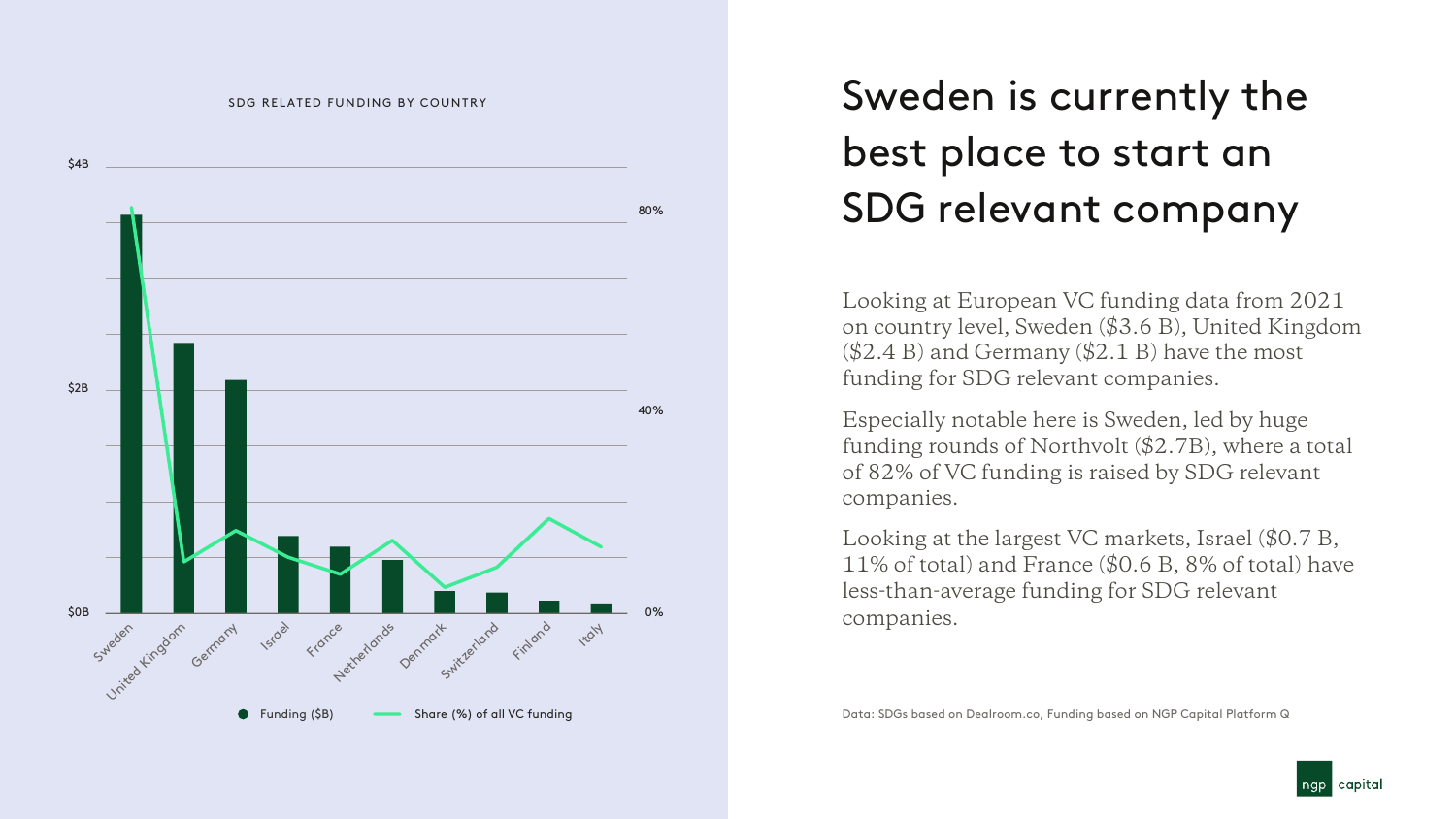### SDG relevant companies are more likely to raise Series A funding rounds, but are less likely to exit

Companies relevant to SDG categories are nearly always more likely to raise a Series A round compared to those not relevant to an SDG category.

On the other hand, SDG relevant companies don't have similar edge on exits as they do on Series A.

Within companies not relevant to any SDGs, 7.3% have exited.



However, a few SDGs end up above this, with the highest percentages within companies relevant to #7 Affordable and Clean energy (9.5%) and #11 Sustainable Cities and Communities (7.6%)

#### SHARE (%) OF COMPANIES THAT RAISED SERIES A OR EXITED AMONG ALL ANALYSED COMPANIES

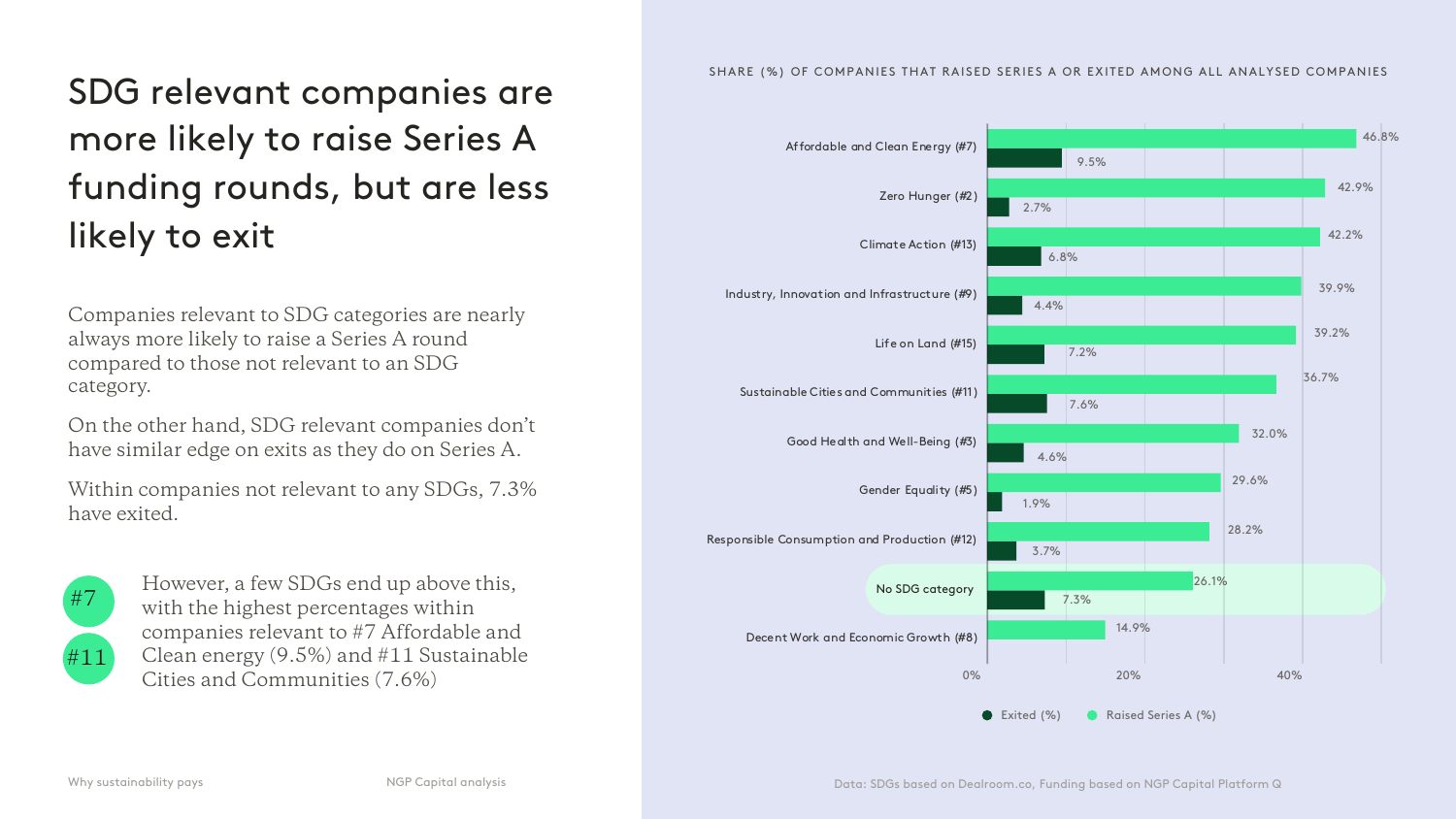### Companies relevant to SDGs are less likely to fail

4.5% of non-SDG focused startups are now out of business, while purpose-driven startups are less likely to close shop and are in it for the long game.

Those focused on Climate Action (1.5%), Responsible Consumption and Production (1.9%) and Affordable and Clean Energy (3.1 %) are all less likely to shut down

Only one SDG with relatively few companies, Zero Hunger, end-up with a higher probability of closing, which can indicate the inherent difficulty of building a business around that SDG.

#### FAILURE RATE (%) AS A SHARE OF ALL FOUNDED COMPANIES, PER SDG CATEGORY

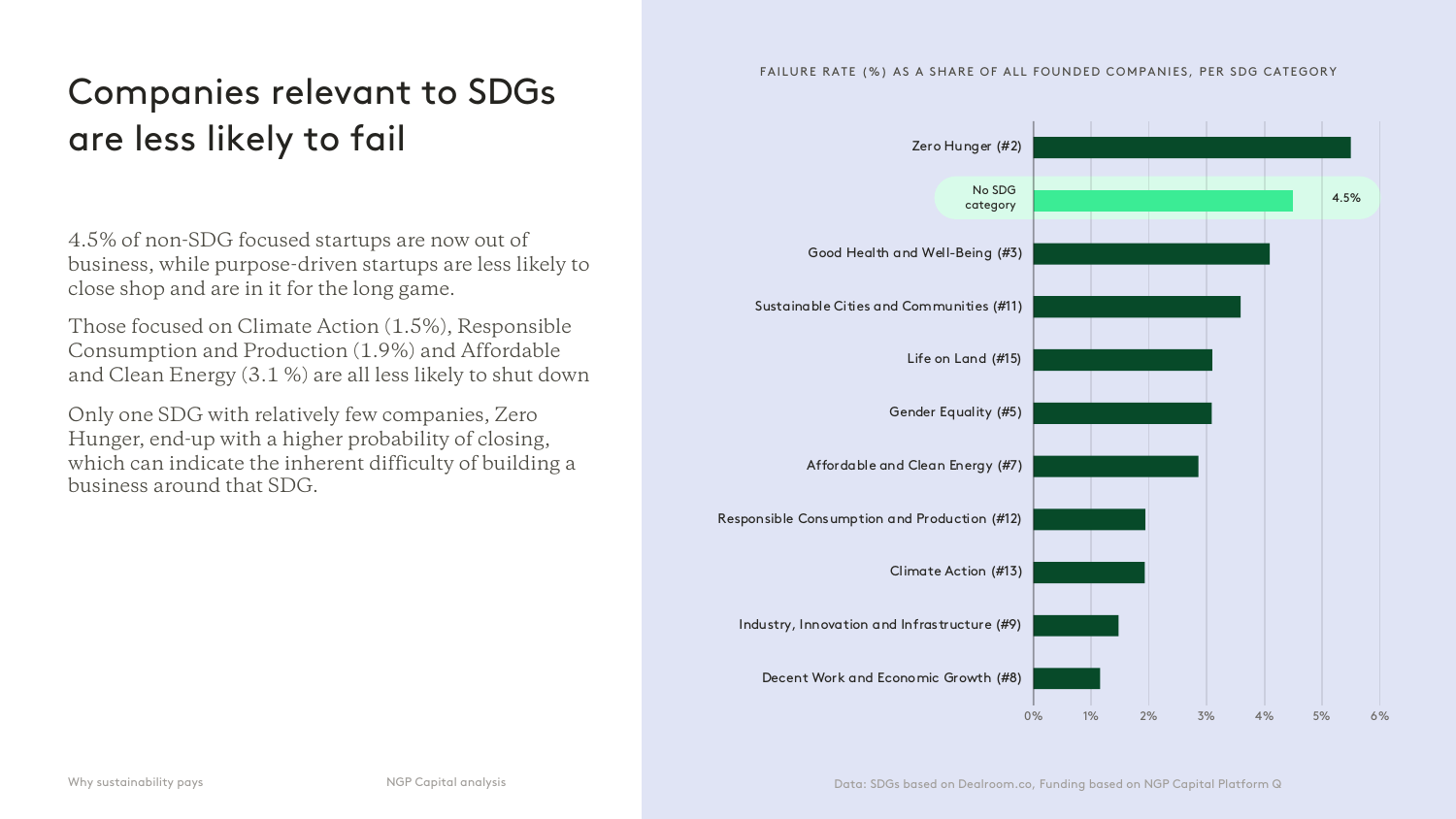

MEDIAN ROUND SIZES OF SDG STARTUPS BY CATEGORY

### SDG relevant companies raise 2-3x larger rounds than others

Typically, the average venture rounds of SDG relevant companies are larger than for non-SDG relevant companies.

The largest median rounds are related to SDG #2 Zero Hunger (\$7 M), SDG #7 Affordable and Clean Energy (\$6,2 M), SDG #15 Life on Land (\$5,4 M) and SDG #13 Climate Action (\$5,0 M).

In contrast SDG #8 Decent Work and Economic Growth (\$1,9 M) typically raised smaller rounds.

Data: SDGs based on Dealroom.co, Funding based on NGP Capital Platform Q

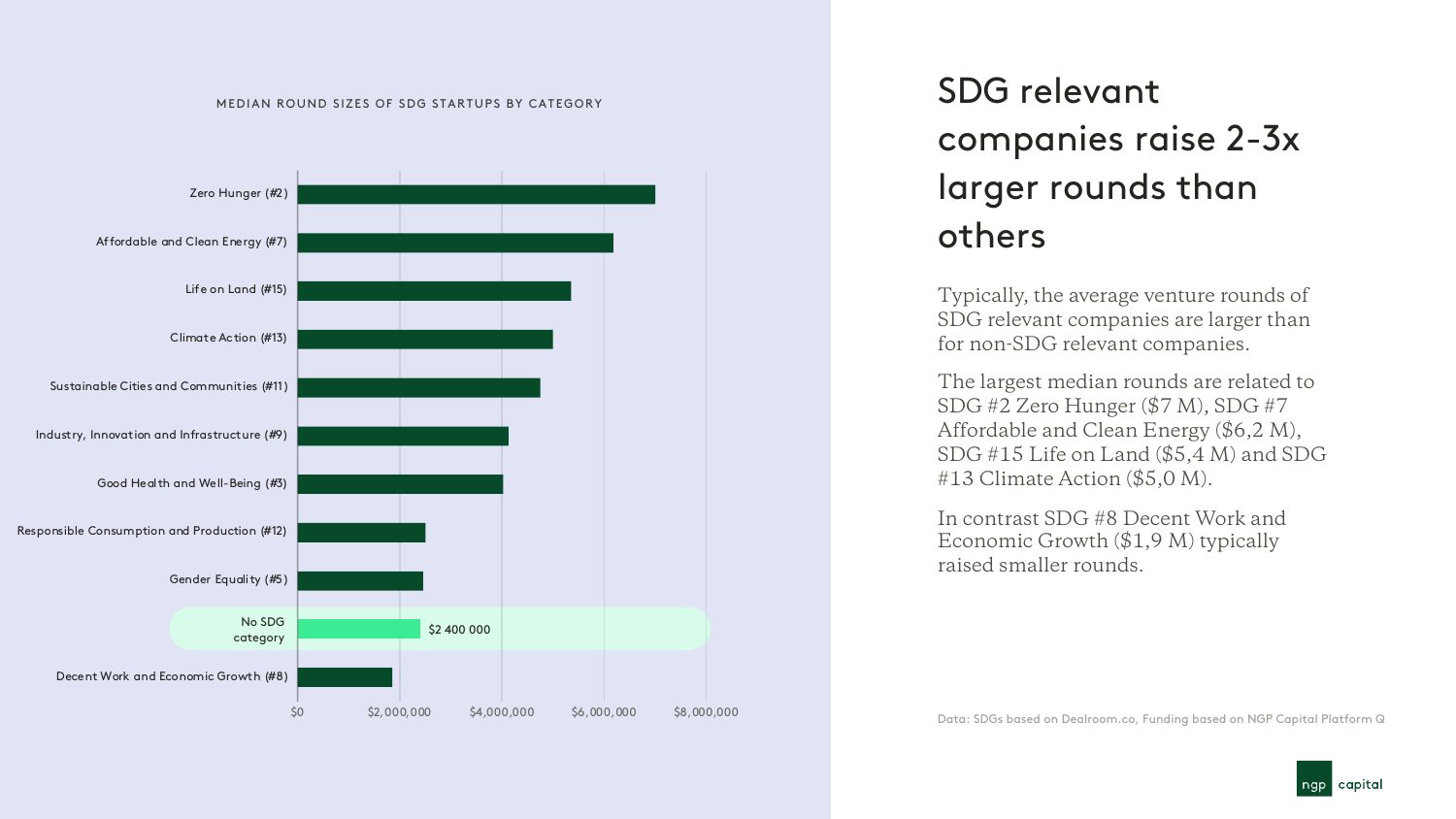### Largest rounds from 2021

| <b>Company</b>                     | <b>SDGs</b>                                                                                       | <b>Description</b>                                                                               | HG      | <b>Round Size</b> |
|------------------------------------|---------------------------------------------------------------------------------------------------|--------------------------------------------------------------------------------------------------|---------|-------------------|
| northvolt                          | #7 Affordable and Clean Energy<br>#9 Industry, Innovation and Infrasturcture                      | Manufacturer of lithium-ion batteries for electric vehicles                                      | Sweden  | \$2.7B            |
| $\frac{1}{2}$                      | #7 Affordable and Clean Energy<br>#13 Climate Action                                              | Designer and builder of fusion energy systems                                                    | U.S.    | \$1.8B            |
| <b>IONITY</b>                      | #7 Affordable and Clean Energy<br>#11 Sustainable Cities and Communities                          | Electric Vehicles charging network                                                               | Germany | \$791 M           |
| <b>REDWCCD</b><br><b>MATERIALS</b> | #12 Responsible Consumption and Production<br>#13 Climate Action                                  | Lithium ion batteries recycling, producing battery materials for<br>mobility and storage systems | U.S.    | \$700 M           |
| ro                                 | #3 Good Health and Well-Being<br>#5 Gender Equality                                               | Healthcare technology company building a patient-centric<br>healthcare system                    | U.S.    | \$500 M           |
| <b>Solugen</b>                     | #6 Clean Water and Sanitation<br>#9 Industry, Innovation and Infrasturcture<br>#13 Climate Action | Producer of high-performance chemicals from plant-derived<br>substitutes                         | U.S.    | \$357 M           |
| CITYBLOCK                          | #3 Good Health and Well-Being<br>#10 Reduced Inequalities                                         | Tech-driven healthcare provider for those in underserved<br>communities                          | U.S.    | \$352 M           |
| <b>FUTURE</b><br><b>MEAT</b>       | #13 Climate Action                                                                                | Producer of cultivated meat                                                                      | Israel  | \$347 M           |
| octopusenergy                      | #7 Affordable and Clean Energy                                                                    | Supplier of renewable energy                                                                     | U.K.    | \$300 M           |
| <b>VOLTA</b>                       | #11 Sustainable Cities and Communities<br>#13 Climate Action                                      | Manufacturer and services provider for zero-emissions electric trucks                            | Sweden  | \$260 M           |
| lyra                               | #3 Good Health and Well-Being<br>#5 Gender Equality                                               | Provider of mental health benefits for employees                                                 | U.S.    | \$235 M           |

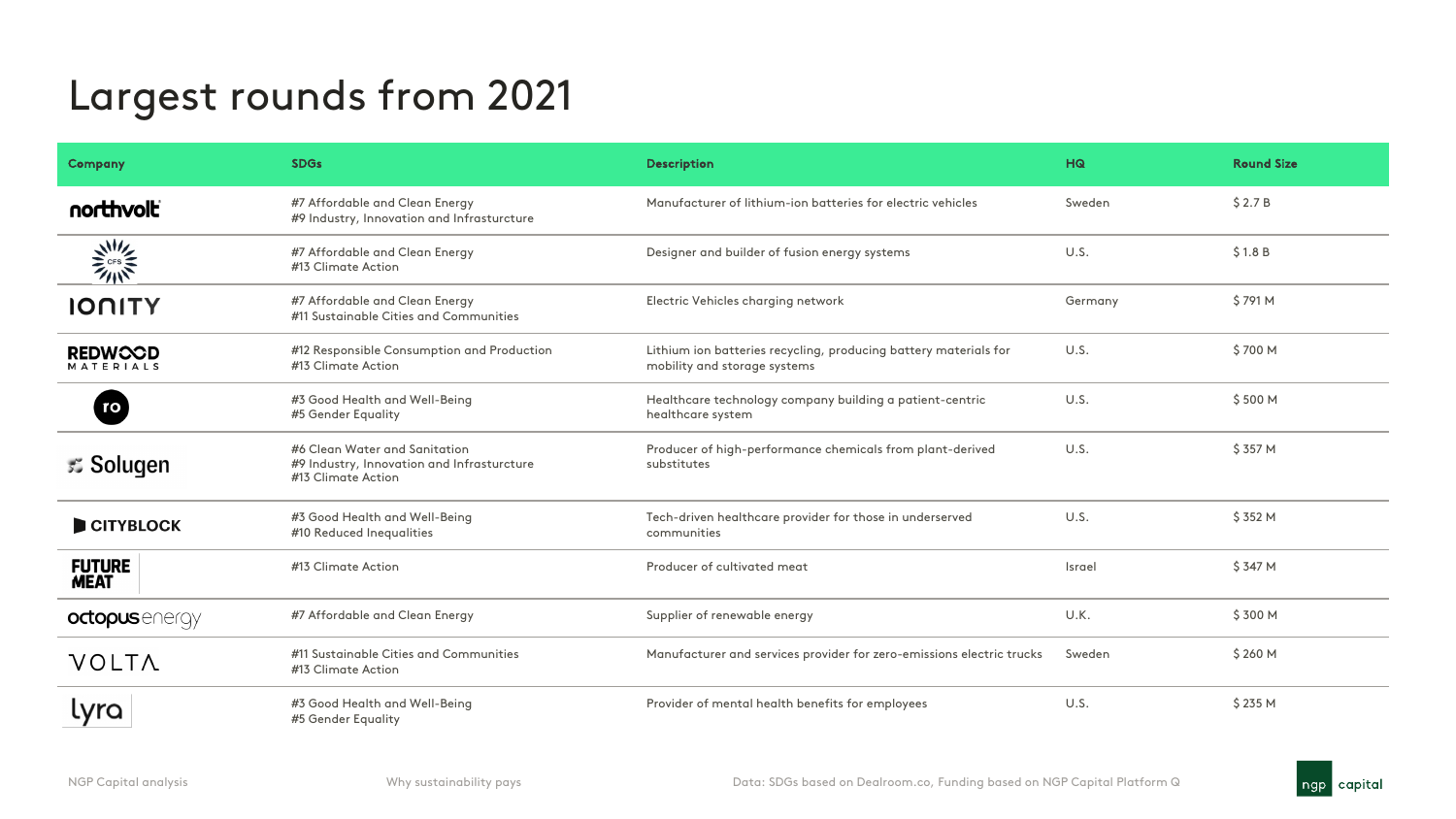### Conclusion

Climate change has become a global political priority and an everyday reality for us all. At the same time, there is a recognition that sustainable change and the interconnected crises of climate change, Covid-19, conflict, poverty and inequality will not be solved, unless governments, businesses, NGOs, civil society, innovators and investors work together in a coherent way.

As a result, climate change and other global issues are getting the attention of the world's investors, and investment in companies who identify with one or more of the UN's Sustainable Development Goals (SDGs), has more than doubled over the last two years.

That rise is being seen across the world's major markets and extends far beyond the fiefdoms of impact investors - as new partnerships between the world's investors and a new generation of entrepreneurs create new and innovative solutions to the world's problems, and large institutional investors require their investment partners to report on ESG and add SDG relevant measures to their investment activities.

This report covers funding trends up to 2021 and the investment climate in 2022 is already looking a lot different. But if this data shows us anything, it is that SDG relevant startups offer investors a robust, long-term option and hope for the future.

At NGP Capital, we believe that the<br>
era of binary differentiation<br>
between impact and non-impact is At NGP Capital, we believe that the era of binary differentiation coming to an end for investors and entrepreneurs alike. As seen in the data within this report, SDG relevant startups offer investors a robust, long-term option and hope for the future.